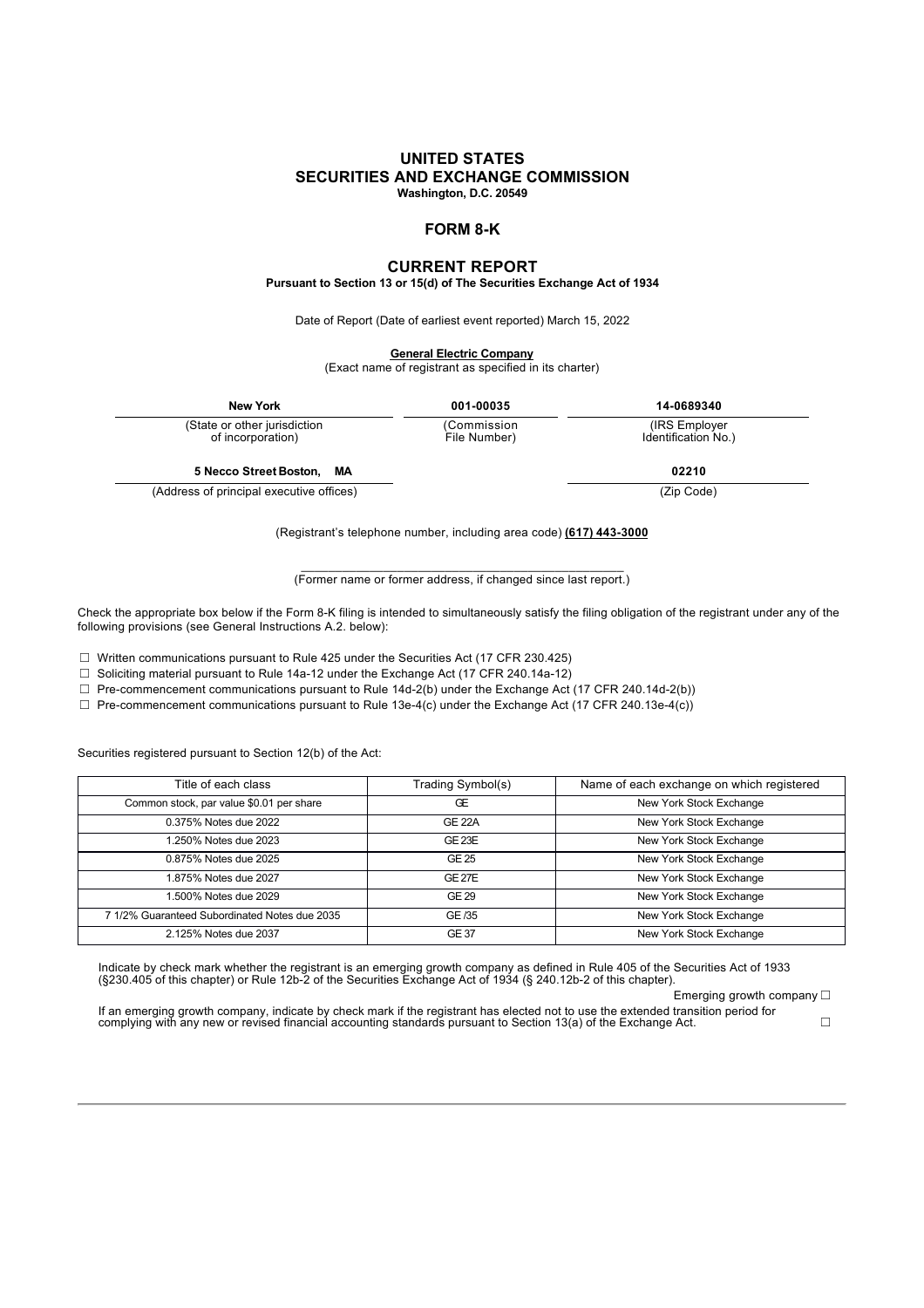#### **Item 5.02. Departure of Directors or Certain Officers; Election of Directors; Appointment of Certain Officers; Compensatory Arrangements of Certain Officers.**

On March 15, 2022, General Electric Company ("GE" or the "Company") and H. Lawrence Culp, Jr., GE's Chairman and Chief Executive Officer, entered into an amendment to Mr. Culp's employment agreement. The amendment reflects an agreement between the Management Development and Compensation Committee (the "MDCC") of GE's Board of Directors and Mr. Culp to reduce his annual equity incentive grant for 2022 from \$15 million to \$5 million, representing a 67% reduction of annual equity compared to the amount previously provided in the employment agreement.

GE's proxy statement for the 2022 annual meeting of shareholders, filed on March 17, 2022, provides additional details about the Company's shareholder engagement, the range of feedback that the MDCC considered and other actions related to executive compensation that are responsive to shareholders following the Company's annual say-on-pay vote in 2021.

Amendment No. 2 to the Employment Agreement between GE and Mr. Culp is filed as Exhibit 10.1 to this Current Report on Form 8-K and is incorporated herein by reference.

#### **Item 9.01 Financial Statements and Exhibits.**

| (d) Exhibits.<br>Exhibit Number | Description                                                                                                                                                                |
|---------------------------------|----------------------------------------------------------------------------------------------------------------------------------------------------------------------------|
| 10.1                            | Amendment No. 2, dated as of March 15, 2022, to the Employment Agreement by and between H. Lawrence Culp, Jr.<br>and General Electric Company, dated as of October 1, 2018 |
| 104                             | The cover page of this Current Report on Form 8-K formatted as Inline XBRL                                                                                                 |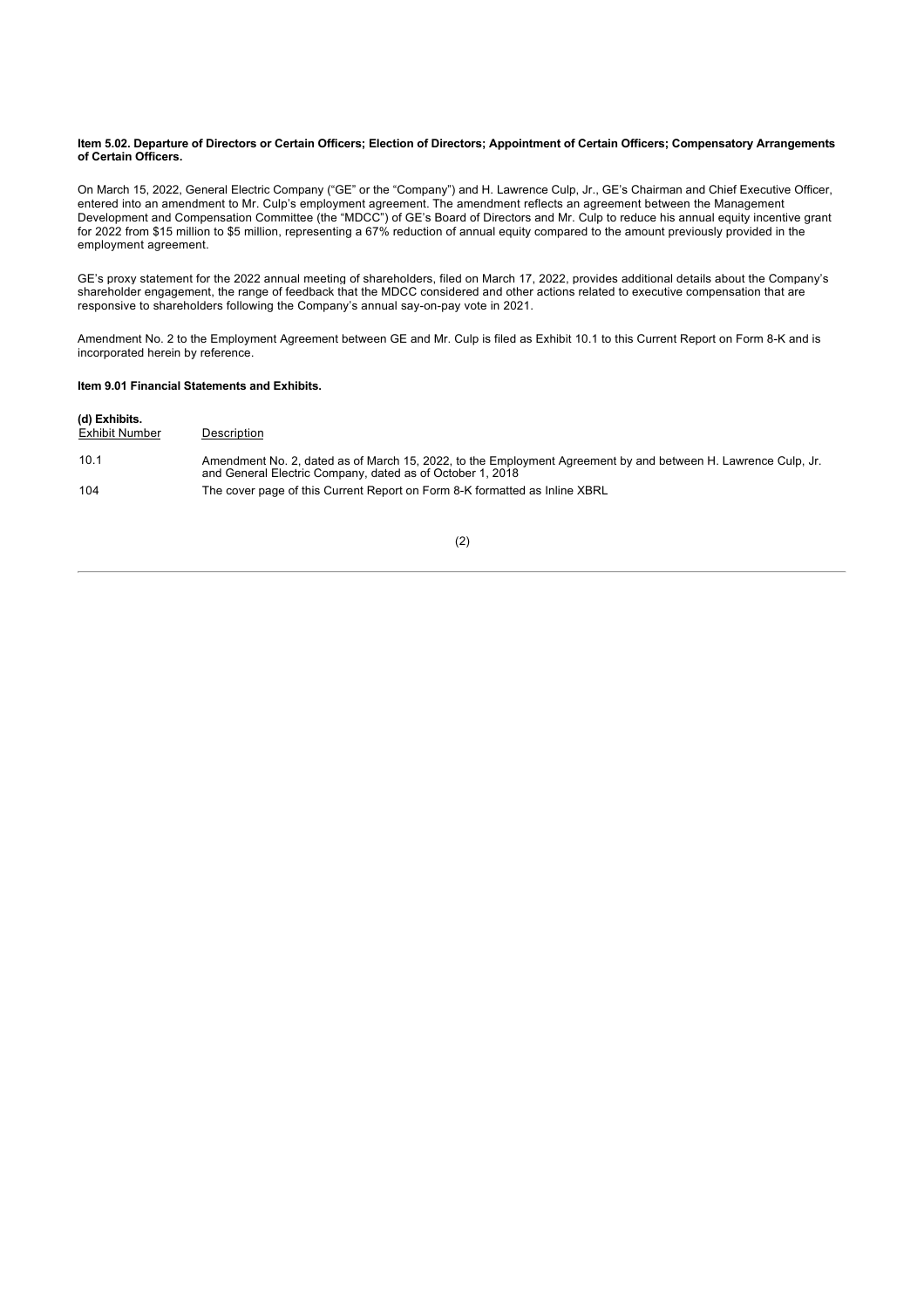### **SIGNATURES**

Pursuant to the requirements of the Securities Exchange Act of 1934, the registrant has duly caused this report to be signed on its behalf by the undersigned hereunto duly authorized.

> General Electric Company (Registrant)

Date: March 17, 2022 /s/ Kevin Cox

L. Kevin Cox Senior Vice President, Chief Human Resources Officer

(3)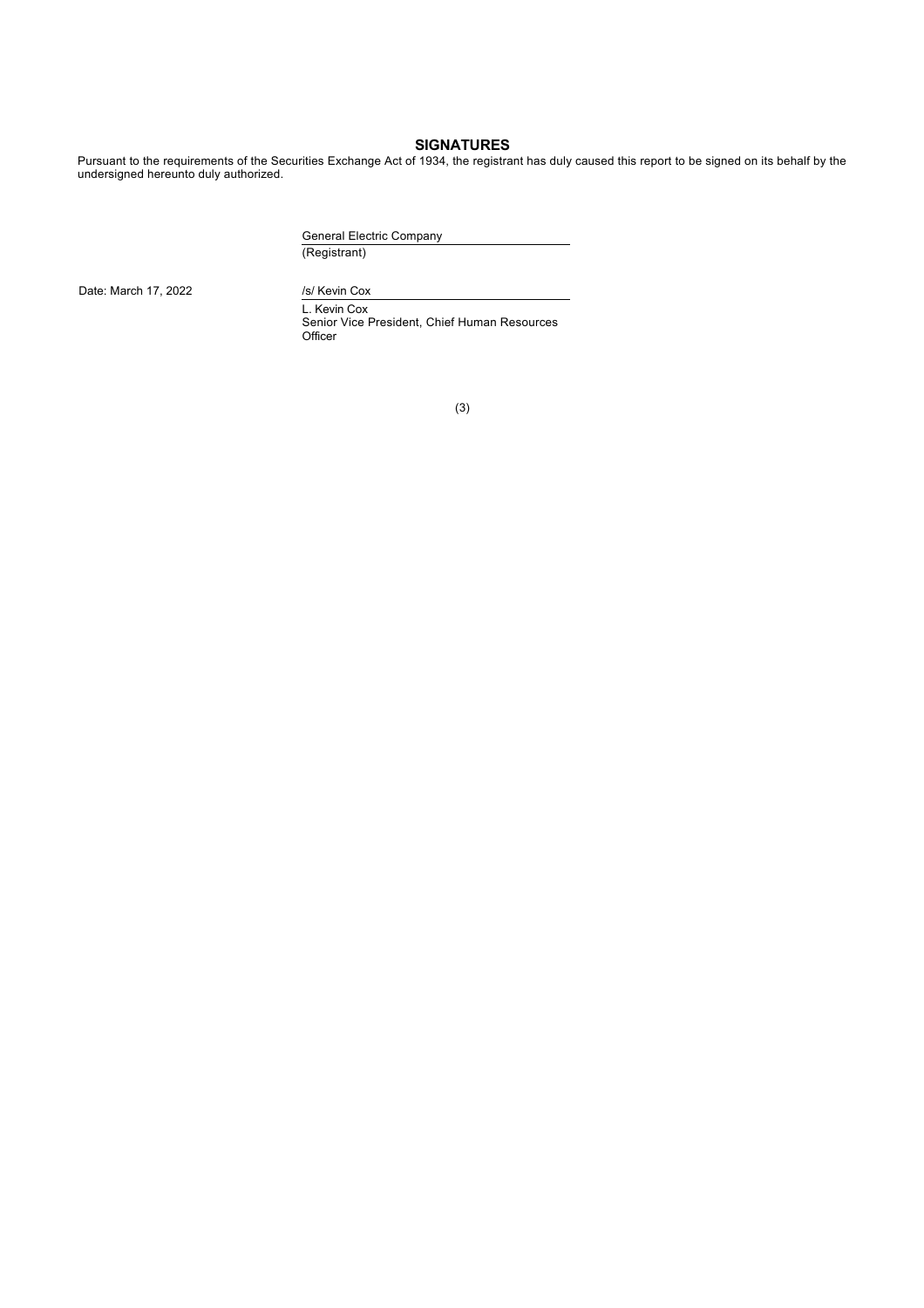### **AMENDMENT NO. 2 TO EMPLOYMENT AGREEMENT**

THIS AMENDMENT NO. 2 TO EMPLOYMENT AGREEMENT (this "Amendment") is hereby made and entered into as of this 15th day of March, 2022 (the "Amendment Effective Date"), by and between General Electric Company (the "Company"), and Henry Lawrence Culp, Jr. ("Executive").

WHEREAS, the Company and Executive have entered into that certain Employment Agreement, dated as of October 1, 2018, which was amended by Amendment No.1 to Employment Agreement, dated as of August 18, 2020 (as amended, the "Employment Agreement"); and

WHEREAS, the parties wish to amend the Employment Agreement, with such amendment to be effective as of the Amendment Effective Date.

NOW, THEREFORE, in consideration of the premises and mutual covenants herein and for other good and valuable consideration, the parties agree as follows:

1.Amendments. The Employment Agreement is hereby amended as follows, effective as of the Amendment Effective Date:

(a)Section 5(c) of the Employment Agreement is hereby amended and restated as set forth below.

"Long-Term Incentive Awards. The Executive will be eligible to participate in the Company's annual long-term incentive equity grant program beginning with the 2019 performance year. As an inducement to the Executive to commence employment with the Company, the Company hereby agrees that for each year during the term of this Agreement, commencing with 2019, the target grant date fair value of the Executive's annual long-term incentive equity award will equal \$15,000,000, except that for 2022, the target grant date fair value of the Executive's annual long-term incentive equity award will equal \$5,000,000, as determined in accordance with normal Company procedures (the "Target LTIP Amount"). The Target LTIP Amount shall be reviewed for increases on the same basis as such target long-term incentive equity grant program reviews are made with respect to other executive officers of the Company, but shall not be subject to decrease (except as explicitly provided for 2022). The awards shall be delivered in the form of performance stock units ("PSUs") and shall have such terms and conditions consistent with PSUs granted to other executives of the Company as part of the Company's annual long-term incentive equity grant program for such year, including performance objectives and measures, vesting and timing of grants. If, during any year of the term of this Agreement, awards having a grant date fair value equal to the Target LTIP Amount cannot be granted pursuant to the Company's stockholder-approved equity plan due to the individual or overall award limitations therein, or pursuant to any exemption from the New York Stock Exchange requirements that equity awards be granted pursuant to a stockholder-approved plan, the Company may provide the Executive with a cash-based award that is structured in a manner that is intended to achieve substantially the same economic outcome to the parties as a PSU having a grant date value equal to the Target LTIP Amount, and failing that, the parties agree to negotiate in good faith an alternative award structure."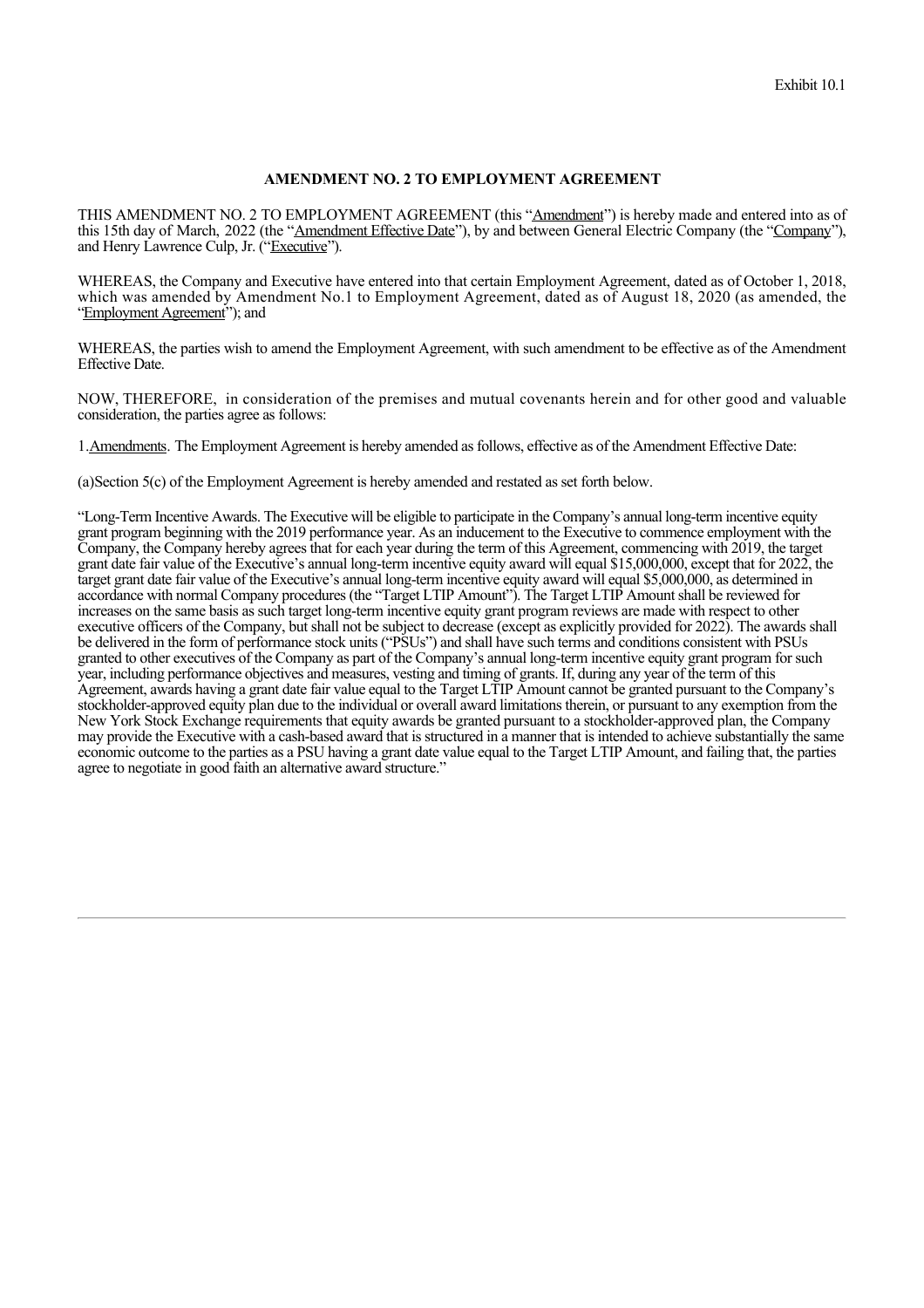2. Effect of Amendment. Except as set forth in this Amendment, the terms of the Employment Agreement shall remain in full force and effect.

3. Governing Law. This Amendment will be governed by and construed in accordance with the laws of the State of New York (without regard to its choice of law provisions).

4.Counterparts. This Amendment may be executed in counterparts, each of which shall be an original.